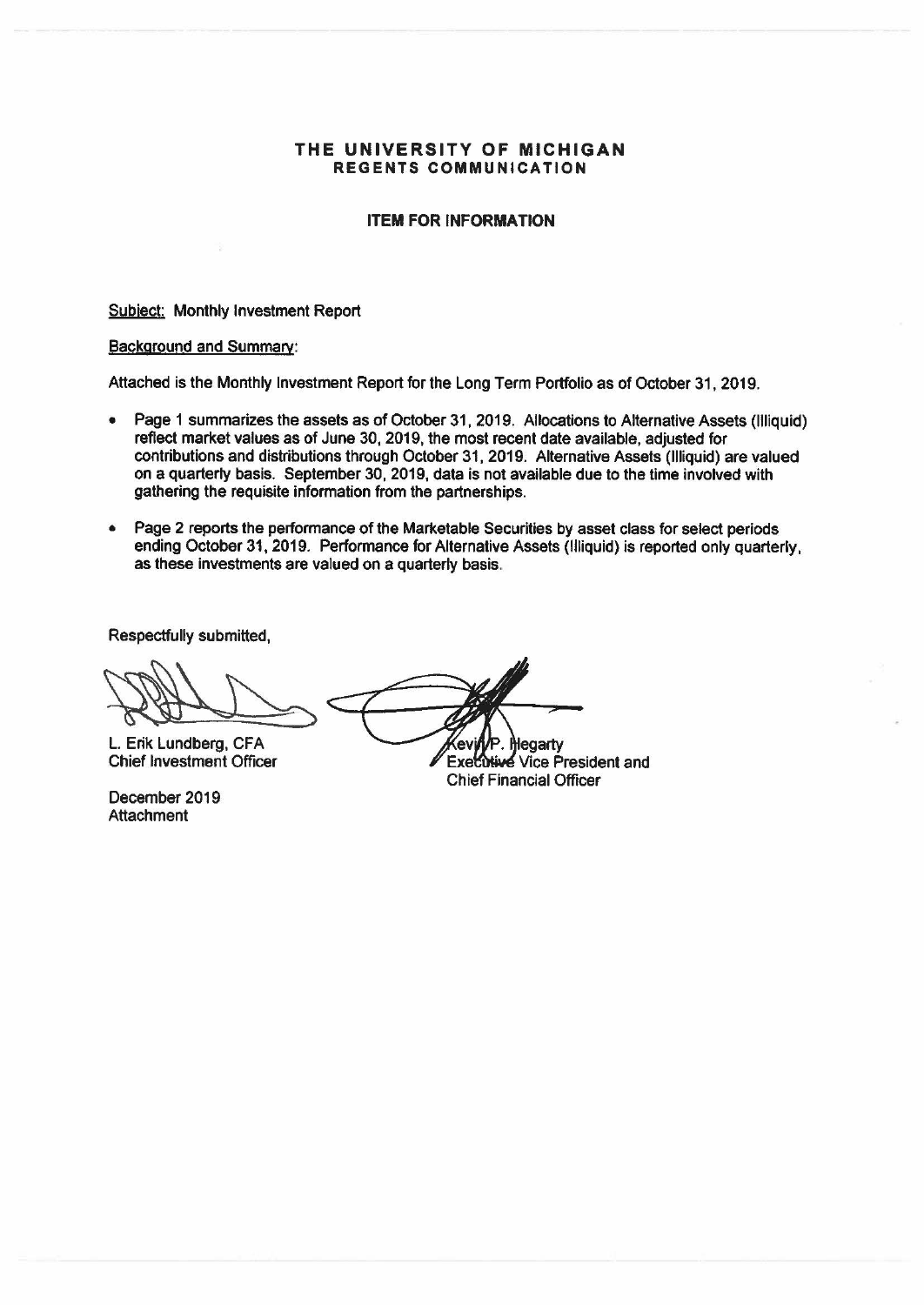## LONG TERM PORTFOLIO

## Asset Allocation As of October 31, 2019

|                                     | <b>Market Value</b> | <b>Allocation</b><br>19.9% |  |
|-------------------------------------|---------------------|----------------------------|--|
| <b>MARKETABLE SECURITIES (a)(b)</b> | in millions         |                            |  |
| Equities <sup>(b)</sup>             | \$2,527.9           |                            |  |
| <b>Fixed Income</b>                 | 574.8               | 4.5                        |  |
| Cash                                | 301.3               | 2.4                        |  |
| <b>Total Traditional Assets</b>     | \$3,403.9           | 26.7%                      |  |
| Absolute Return <sup>(b)</sup>      | 2,721.6             | 21.4                       |  |
| <b>TOTAL MARKETABLE SECURITIES</b>  | \$6,125.5           | 48.1%                      |  |

|                                            | <b>Market Value</b> |                   |  |
|--------------------------------------------|---------------------|-------------------|--|
| <b>ALTERNATIVE ASSETS (Illiquid) (c)</b>   | in millions         | <b>Allocation</b> |  |
| <b>Venture Capital</b>                     | 2,371.6<br>S        | 18.6%             |  |
| <b>Private Equity</b>                      | 1,653.6             | 13.0              |  |
| <b>Real Estate</b>                         | 1,374.0             | 10.8              |  |
| <b>Natural Resources</b>                   | 1,208.2             | 9.5               |  |
| <b>TOTAL ALTERNATIVE ASSETS (Illiquid)</b> | \$6,607.5           | 51.9%             |  |
| <b>TOTAL LONG TERM PORTFOLIO</b>           | 12,733.0<br>S       | 100.0%            |  |

Note: Subtotals may not add due to rounding.

(a) Marketable Securities include some investments in funds that have liquidity provisions which enable the University to make full or partial withdrawals with notice subject to restrictions on the timing and amounts, and illiquid private equity structures.

(b) Beginning July 1, 2018, returns for the Marketable Securities, Equities and Absolute Return are non lagged which are consistent with our practice for reporting returns of Alternative Assets (Illiquid).

(c) Allocations to Alternative Assets (Illiquid) reflect market values as of June 30, 2019, the most recent date available, adjusted for contributions and distributions through October.